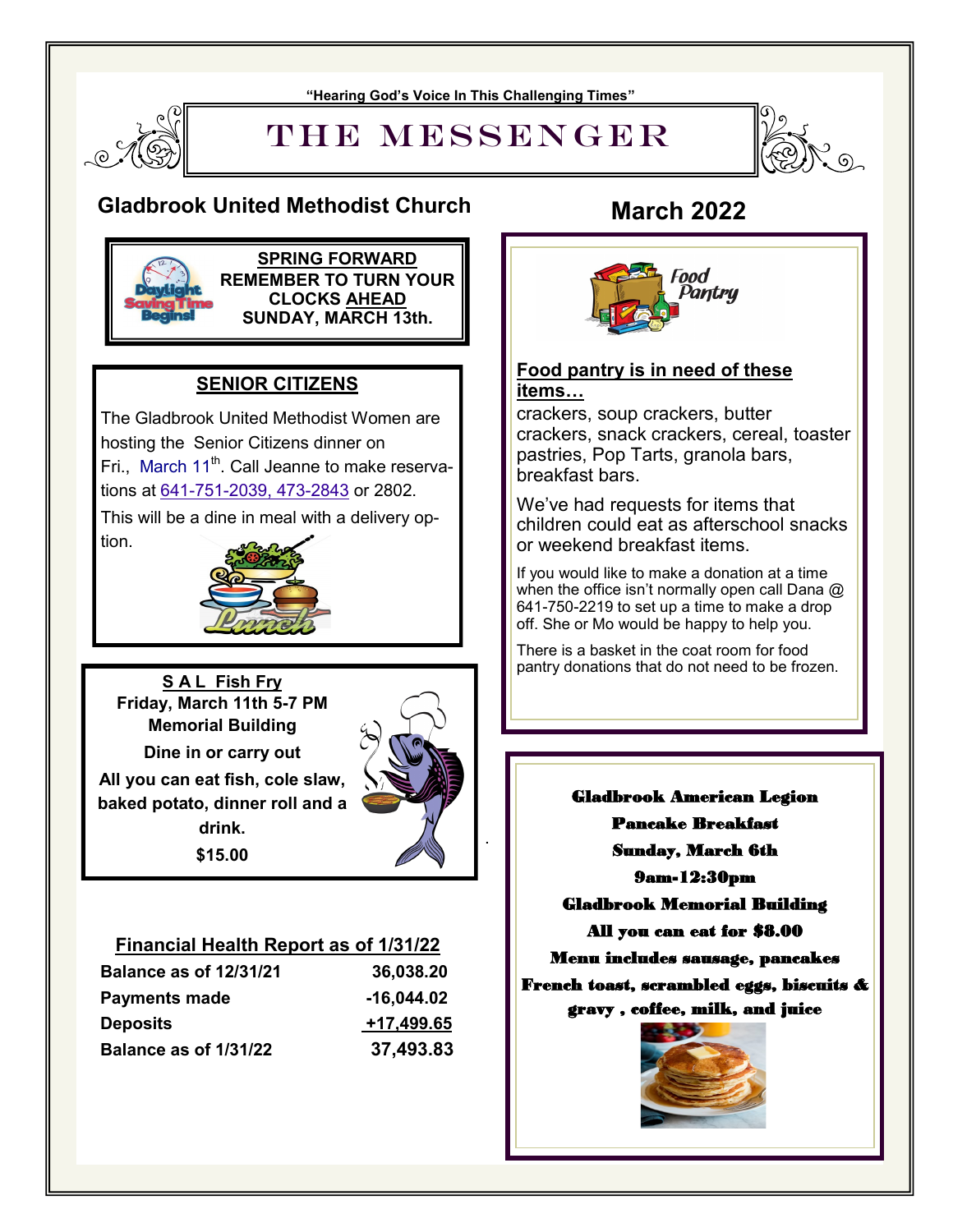*Radical Christianity* 

When Jesus assembled the twelve along with an audience of several thousand individuals, He delivered His manifesto. We call it *"The Sermon of the Mount,"* but actually, it wasn't a sermon. IT WAS A STATEMENT.

Then Jesus said to His disciples, *"If anyone would come after me, he must deny himself and take up his cross and follow me.* **-Matthew 16:24**

He began by challenging logic and popular wisdom. Repeatedly he said, *"You have heard it said..."* but then

challenged the status quo with, *"But I say unto you..."* YES, THAT'S RADICAL- pretty radical. "**I say unto you,"** said Jesus, challenging their views on murder, adultery, divorce, taking oaths, doing the same thing to the other person that he has done to them, and loving their enemies. Yes, the whole thinking was radical.

This season of lent, we face the challenges of being radical. *Are authentic Christians just as radical as Jesus was?* YES, UNQUESTIONABLY! They are out of sync with their culture that says, "More is better; if it works, do it; as long as you don't get caught, it's OK-everybody else is doing it" and so forth.

Radical Christianity causes people to take to their heart the teachings of Jesus to forgive their enemies as a sign that they are children of the merciful Father.

**27** "But I say to you that listen, Love your enemies, do good to those who hate you,

**<sup>28</sup>** bless those who curse you, pray for those who abuse you….

**<sup>36</sup>** Be merciful, just as your Father is merciful. **(Luke 6:27, 28, 36).**

Radical Christianity causes people to faithfully fulfill their promise of *presence, prayer, gift, service and witness* as a way of showing their loyalty to the body of Christ and its works. Radical Christianity causes people to grow in faith as disciples of Christ. It causes men and women to walk away from their jobs and serve overseas or within their areas in hospitals, orphanages, schools, outstations, and hundred other locations. Radical Christianity causes people to actually put Christ on their lips and never hesitate to witness about Christ by telling their faith-stories. Radical Christianity touches the untouchables and chooses to believe the impossible.

### **HOW RADICAL IS YOUR CHRISTIANITY?**

**Pastor Gideon Gallo**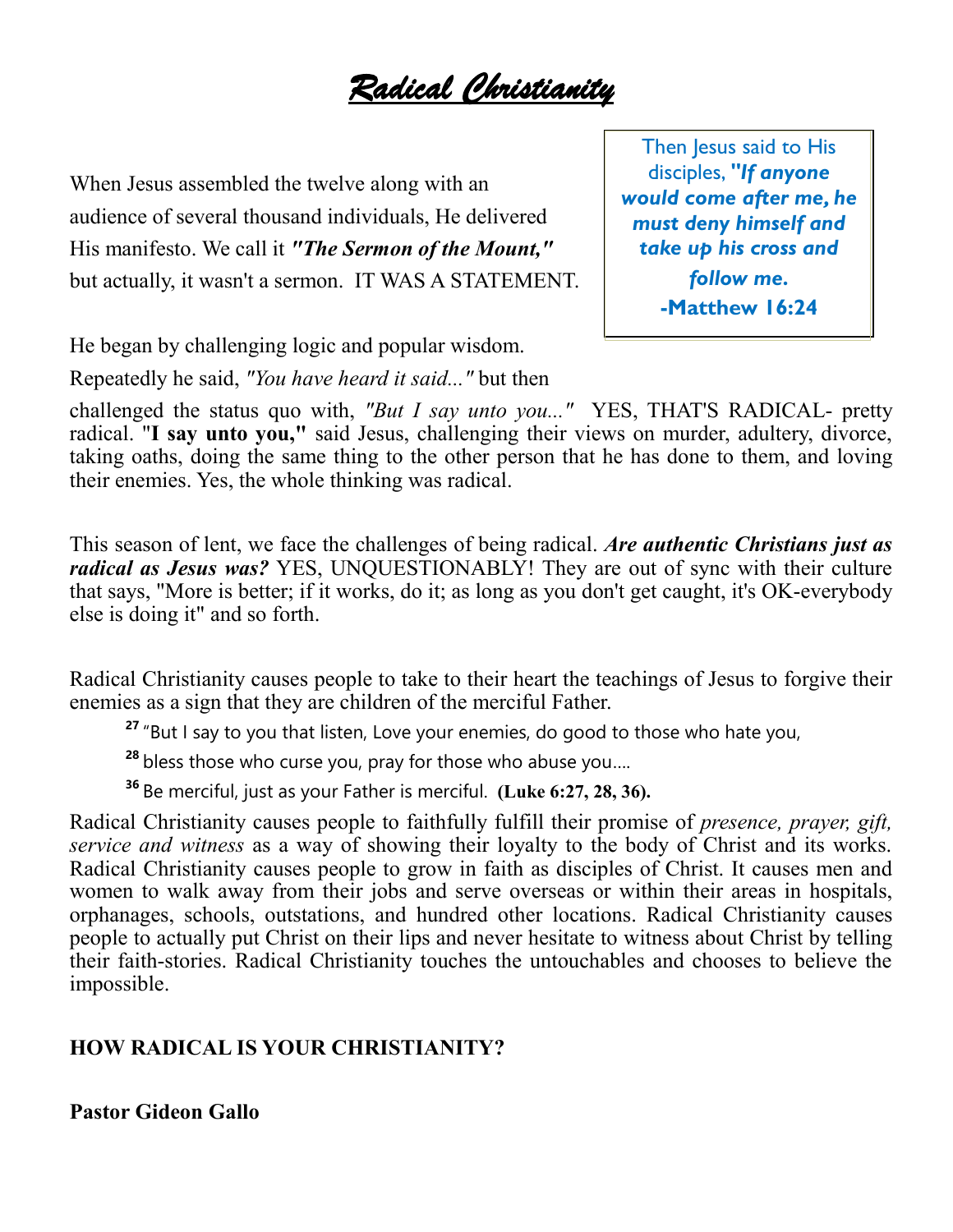

#### **We ask that you remember these people with your prayers:**

Joan Surber, James Caron & MacKenzie Brown, Kim Pepe, Jhona Lyn Gallo, Kyle Koester, Harold McKinney**,** Chuck &

Mary Lynne Bearden, Carolyn & Don Anker, Paul Purvis, Cornell Gethmann, Marilyn Brekke, Kari Groth, Bud Locke, Priscilla Crumley, Janell Gienger, Craig Mead, Melva Vint, George & Galene Groves, Emily Cormaney, Cindi Hodgin, Denise Handorf Kemp, Tim Quam (Jennifer Strohbehn's father), Carolyn Groth, anyone touched by the COVID-19 pandemic, our military families, our law enforcement and safety professionals, people under persecution everywhere, and our many unspoken concerns.

### THANK YOU

*For your participation in our church activities during the month of February* Ushers, Greeters, Acolytes, Projectionists, Liturgists,

Organists, Fellowship Time Servers, Sunday School Teachers, Kids Club Leaders, Communion Stewards and Committee Leaders & Members.

Pastor Gideon

## **Schedule of Activities for Lent**

Pastor Gideon will be offering study, worship and praise, and healing services for the Lenten Season. The following are dates and time that he will be offering these activities:

### **Study, Healing, Worship and Praise**

March 2, 9, 16, 23, 30 Time: 7:00pm

# **"ALL ARE WELCOME AND INVITED"**

# **Lectionary Readings For March 2022**

**March 2 Ash Wednesday**

[Joel 2:1-2, 12-17](https://lectionary.library.vanderbilt.edu/texts.php?id=117#hebrew_reading) Psalm 51:1-17 [2 Corinthians 5:20b-6:10](https://lectionary.library.vanderbilt.edu/texts.php?id=117#epistle_reading) Matthew 6:1-6, 16-21

## **March 6 First Sunday of Lent**

[Deuteronomy 26:1-11](https://lectionary.library.vanderbilt.edu/texts.php?id=118#hebrew_reading) Psalm 91:1-2, 9-16 [Romans 10:8b-13](https://lectionary.library.vanderbilt.edu/texts.php?id=118#epistle_reading) Luke 4:1-13

### **March 13 Second Sunday of Lent**

[Genesis 15:1-12, 17-18](https://lectionary.library.vanderbilt.edu/texts.php?id=119#hebrew_reading) Psalm 27 [Philippians 3:17-4:1](https://lectionary.library.vanderbilt.edu/texts.php?id=119#epistle_reading) [Luke 13:31-35](https://lectionary.library.vanderbilt.edu/texts.php?id=119#gospel_reading)

## **March 20 Third Sunday of Lent**

| Isaiah $55:1-9$       | Psalm 63:1-8 |
|-----------------------|--------------|
| 1 Corinthians 10:1-13 | Luke 13:1-9  |

## **March 27 Fourth Sunday of Lent**

[Joshua 5:9-12](https://lectionary.library.vanderbilt.edu/texts.php?id=121#hebrew_reading) Psalm 32 [2 Corinthians 5:16-21](https://lectionary.library.vanderbilt.edu/texts.php?id=121#epistle_reading) Luke 15:1-3, 11b-32



# *Psalm 119:105*

*<sup>105</sup>Thy word is a lamp unto my feet, and a light unto my path.*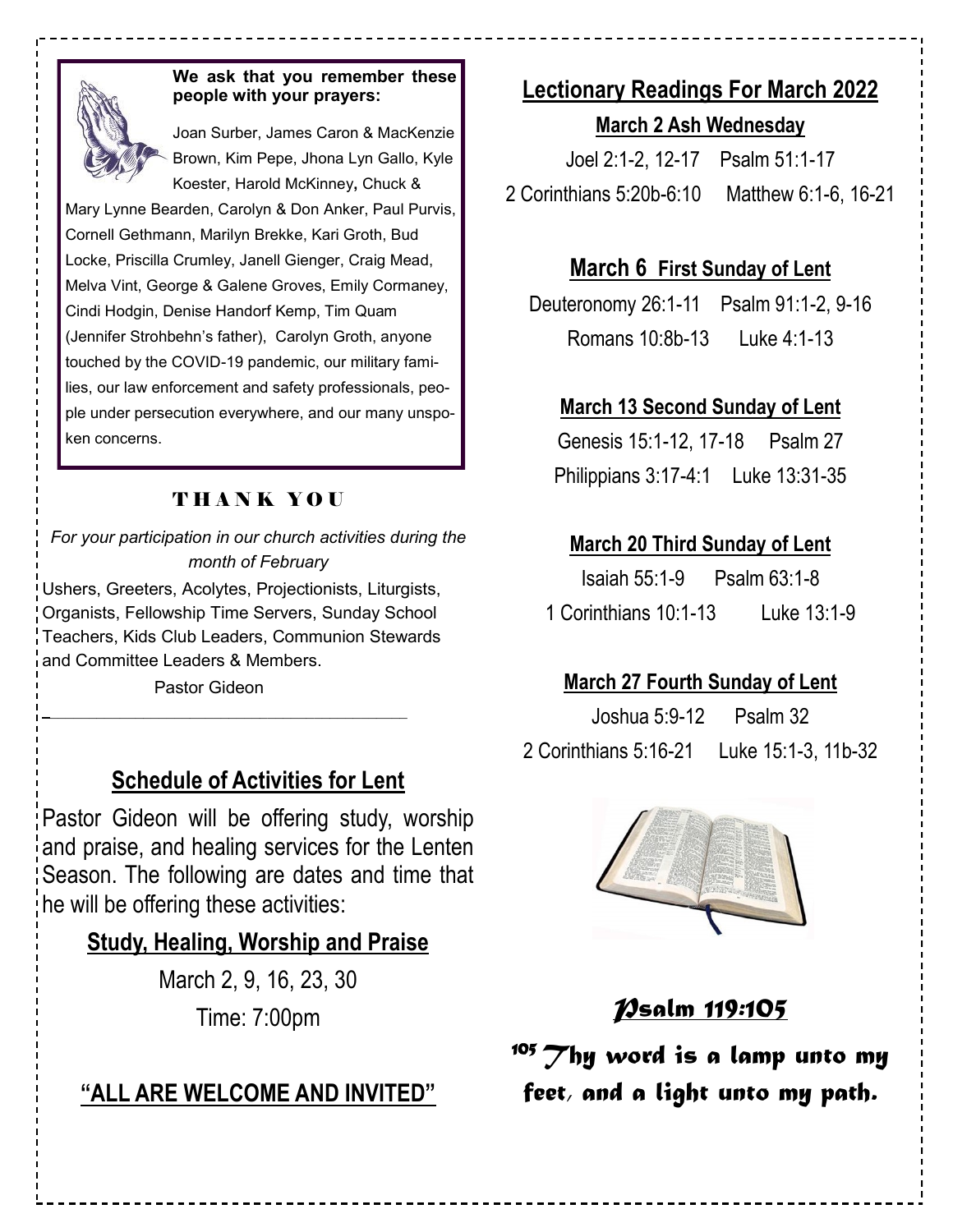

### **March**

- 1 Samuel Garber
- 1 Kayla Vavroch
- 6 John Putney
- 7 Steve Moe
- 8 Beth Koester
- 9 Thomas Mussig
- 13 Beau DeWitt
- 15 Doug Gethmann
- 19 Blaine Groth
- 19 Paul Purvis
- 21 JoAnne Ruopp
- 26 Larry Jensen
- 27 Andrew Deardorff
- 30 Ann Deardorff
- 31 Dennis Modlin
- 31 McKenna Lenz



### **March**

22 Keith & JoAnne Sash

27 Phil & Deb Koester

# **April Participants 2022**

(Subject to change)

### **Liturgists:**

Apr.3 Richard Klinefelter Apr. 10 Sean Williams Apr. 17 Paul Koester April 24 Kevin Williams

### **Organists:**

Apr. 3 Ann Vibbard Apr. 10 Sam DeWitt Apr. 17 Ann Vibbard April 24 Sam DeWitt

### **Projectionists:**

Apr. 3 Jhona Lyn Gallo Apr. 10 Steve Moe Apr. 17 Kyle Koester April 24 Joan Appelgate

### **Acolytes:**

Mar. 6 Clay & Tate Koester Mar. 13 Beau DeWitt Mar. 20 Tate Williams Mar. 27 Ari Pierce

### **Greeters**

Apr. 3 Doug & Ashley Bruene family Apr. 10 Tim Pierce family Apr. 17 Diane Mussig April 24 Carol Mead

### **Ushers:**

Mike Dewitt, Dan DeWitt, Steve Keiser

### **Communion Stewards:**

April 3- Cheryl Bruene & Kay Lowry

### **Join us on Facebook or on YouTube**



Gladbrook United Methodist Church



Gladbrook United Methodist Church

# **Bible Study options offered every week.**

# **Monday Evening Study@ 7pm**

This is open to all community members.

# **Tuesday Morning Women's Study @ 9:30am**

Come for coffee and fellowship with other women of the community.

# **Wednesday Morning Men's Study @ 6:45am**

Get an early morning boost of faith and fellowship to start your day off on the right foot.

### **Youth Study**

This bi-weekly meeting is held via Zoom. For more information on how to join this meeting geared toward our preteen and teenage community members contact Carolyn Moe, 641-751-2213.

### **Lenten Study**

Every Wednesday evening @7pm beginning March 2nd until April 13th.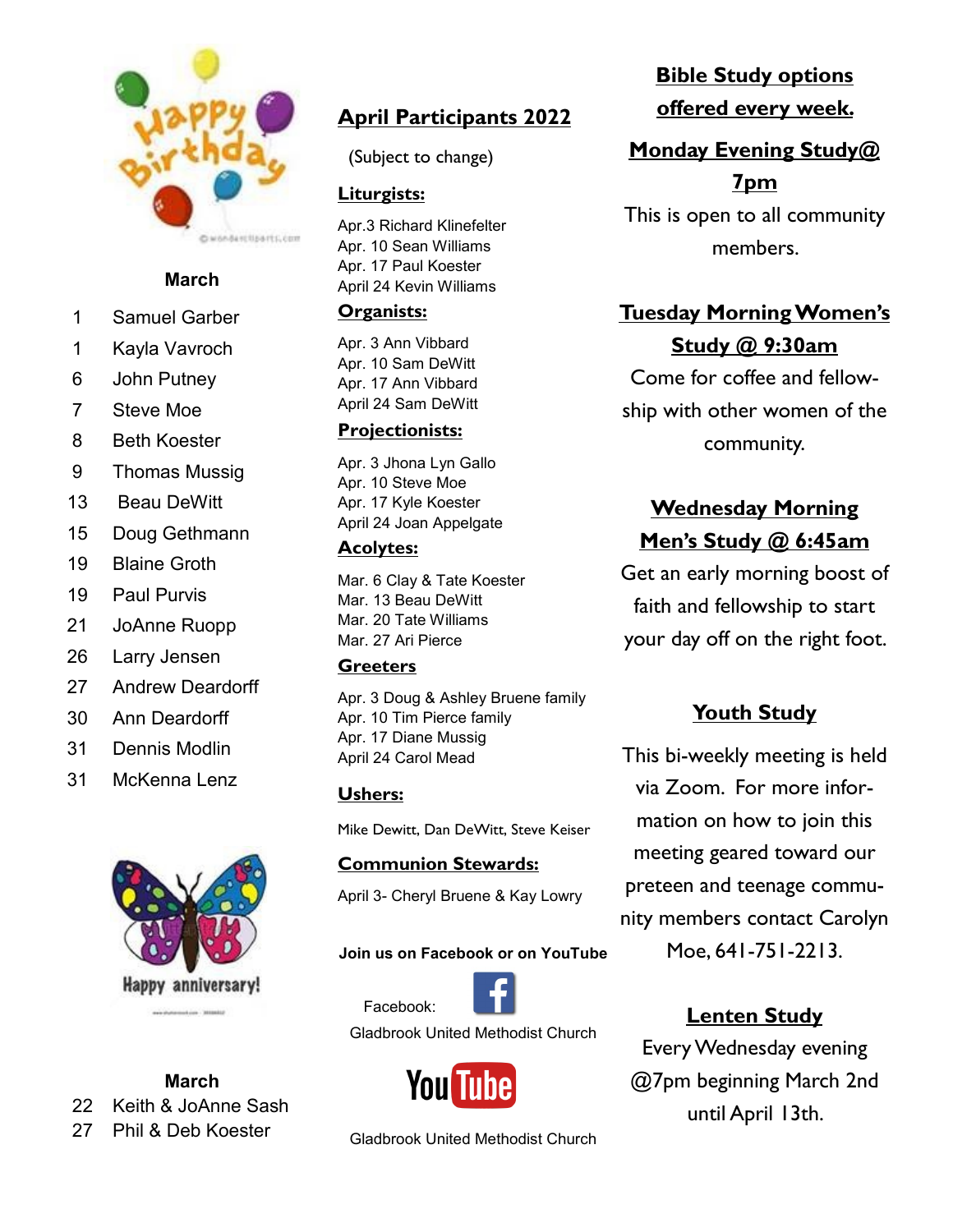

# **2022 Easter Lily Order Form**

PLEASE NOTICE—Cheryl would like to have your order by **April 3rd**

Cheryl Bruene, 1366 190th St., Gladbrook, IA 50635—(641) 473-2436 (If no answer, leave a message.

I would like to order \_\_\_\_\_\_\_6" Lily(ies) **at \$13.00 each** 

Enclosed is \$\_\_\_\_\_\_\_\_\_\_. (Make checks payable to **Cheryl Bruene** and include with the order.)

 $\mathcal{L}_\text{max}$  , and the contract of the contract of the contract of the contract of the contract of the contract of the contract of the contract of the contract of the contract of the contract of the contract of the contr

 $\mathcal{L}_\text{max}$  , and the contract of the contract of the contract of the contract of the contract of the contract of the contract of the contract of the contract of the contract of the contract of the contract of the contr

 $\mathcal{L}_\text{max}$  , and the contract of the contract of the contract of the contract of the contract of the contract of the contract of the contract of the contract of the contract of the contract of the contract of the contr

**\_\_\_\_\_\_\_\_\_\_\_\_\_\_\_\_\_\_\_\_\_\_\_\_\_\_\_\_\_\_\_\_\_\_\_\_\_\_\_\_\_\_\_\_\_\_\_\_\_\_\_\_\_\_\_\_\_\_\_\_\_\_**

 $\mathcal{L}_\text{max}$  , and the contract of the contract of the contract of the contract of the contract of the contract of the contract of the contract of the contract of the contract of the contract of the contract of the contr

I wish to have my lily(ies) listed in the bulletin as:

### \***GIVEN IN MEMORY OF**

**\*GIVEN IN HONOR OF**

**\*GIVEN BY** 

Please check one:

\_\_\_\_\_\_I will pick up my lily(ies) after Worship Service on **April 17th EASTER**

I would like to donate my lily(ies).